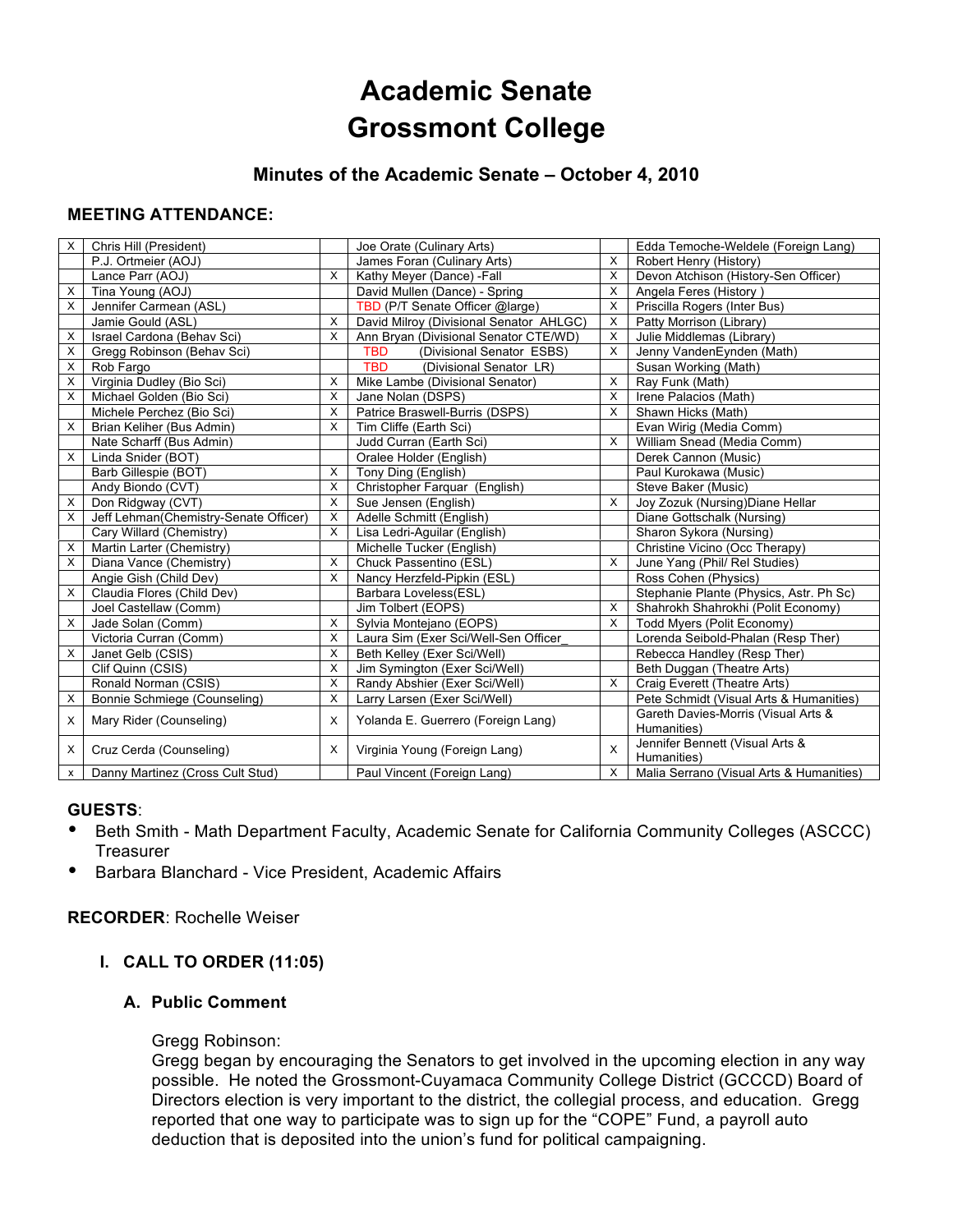#### **B. Approval of Agenda**

A motion was made to approve the day's agenda with one change; remove item E in the President's report, semester withdrawal deadlines, until the next meeting. M/S/U Perchez/Robinson

#### **C. Approval of Minutes from September 20, 2010**

A motion was made to approve the minutes from September 20, 2010. M/S/U Sim/Nolan

#### **II. PRESIDENT'S REPORT**

#### **A. Announcements**

Chris reported that the state is closer to approving a budget and noted as of the latest update growth funds may be available to community colleges.

Chris noted an e-mail sent by Kerry Kilber, Dean of Technology and Learning Resources, regarding ED 214, teaching and developing an online course. Chris noted Kerry requested her to highlight the course and its purpose, a learning opportunity for faculty members interested in teaching an online course. The course begins October 18 and registration is now open. Chris asked interested faculty to contact her for the e-mail link for the course and that an e-mail should be sent to all faculty soon.

#### **B. SB 1440 Update**

Chris began by reviewing SB 1440, noting it is legislation regarding guaranteed transfer for community college students to the CSU system. Chris then announced it had recently been signed into law, but noted that the process is going to take time to put the degrees into place. Beth reported the ceremonial signing would be taking place that morning at Los Angeles Mission College. Beth reported that conversations had already begun at the ASCCC to review all the community colleges and how to best implement the CSU, and possible UC, transfer degree programs (SB 2302 was also passed encouraging similar UC transfer guarantees). A task force has been formed to facilitate conversations between the academic areas; student services areas, and the CSU and UC systems. Beth noted a lot of work would be going into implementing the programs. She reported the CI-D project (focused on the development of common course numbering and descriptors) discipline input groups would be meeting for discussion on the degrees. Chris noted that e-mails would go out to the faculty as it came time for input from their discipline. Beth noted that the CI-D would be meeting with the top 20 majors that transfer to the CSU/UC system. It was reported the conversations with the Business/Economics disciplines would be upcoming in the spring.

## **C. White House Summit on Community Colleges**

Chris reported that many discussions regarding education are taking place on the national level, one of those being the White House Summit on Community Colleges. Chris noted that this discussion would be taking place tomorrow and would be live streamed on the GC campus at 9:15am (opening session) and at 12:00pm (closing session) in room 220. It was noted that the link to the website was included in a campus wide email that was sent out on Friday. Chris encouraged faculty to attend as well as having their students attend.

## **D. Academic Senate President Election-Open Nominations- Laura Sim**

Chris began by reporting that there were several upcoming election/selection processes, the first being the election of the Academic Senate President. Chris reported that Laura Sim, as a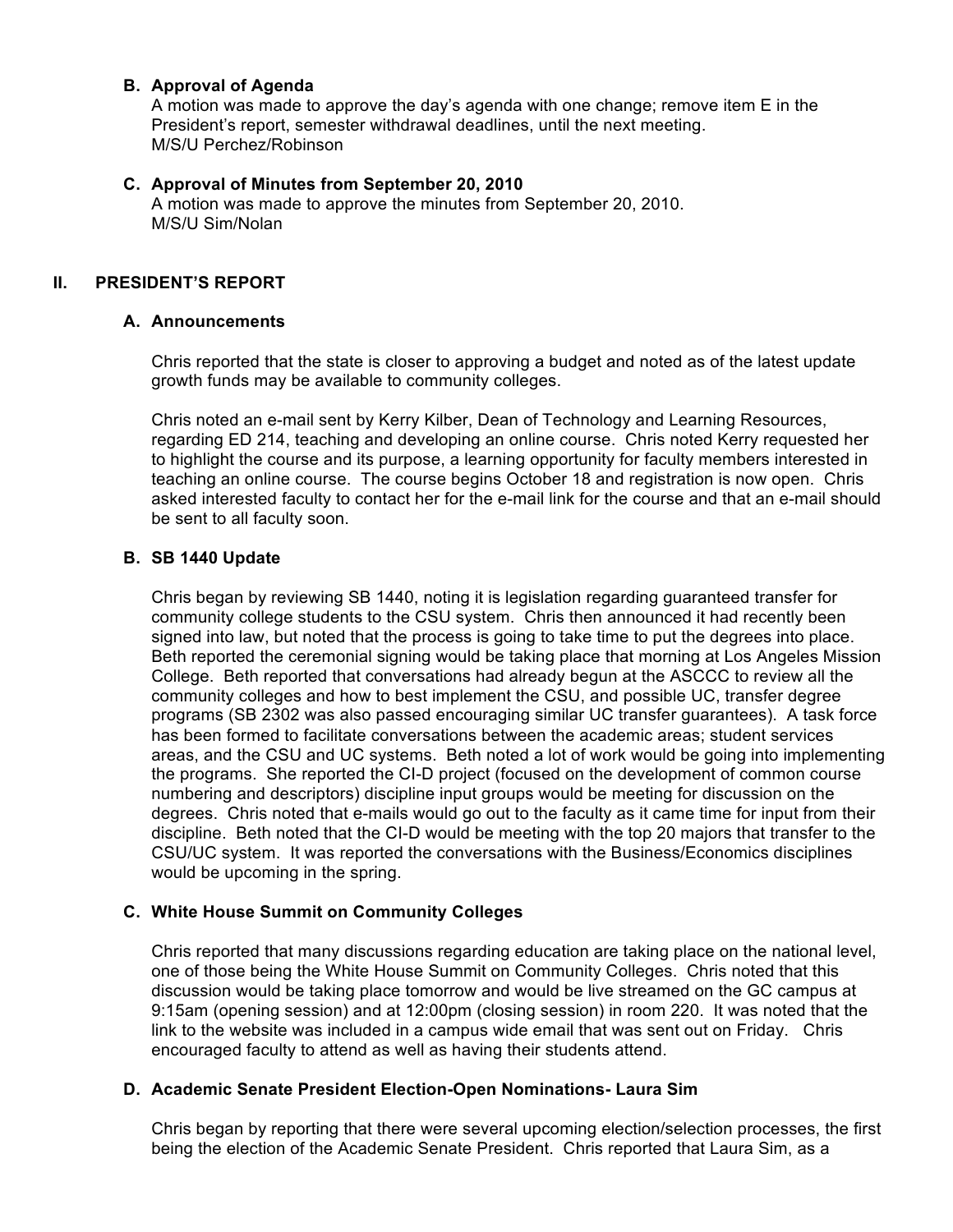Senate Officer, had volunteered to facilitate those processes. Chris noted that the Senate Bylaws provided for an election committee of three members. Chris reported that with the electronic ballot process fewer committee members are needed and the Senate may want to review the Senate Bylaws regarding elections at a later time. Chris then asked for volunteers for the committee; Angela Feres and Jennifer Bennett both volunteered.

Laura then reviewed the election process; candidates would be nominated, they would then need to accept the nomination in writing, the candidates would then receive the rules and have an opportunity to submit a candidate statement which will be posted online for all faculty to read. Laura then reviewed the timeline for the election; nominations would open today, October  $4<sup>th</sup>$  and running through October 18<sup>th</sup>; candidate statements would be due to Rochelle, Senate secretary, by October 21<sup>st</sup> for posting on the Academic Senate website; there will be an online election October 25<sup>th</sup> thru noon on October 29<sup>th</sup>, and November 1<sup>st</sup> a new senate president will be announced at the Senate meeting. Laura noted that all faculty members are eligible to vote, not just the Academic Senate.

Laura then officially opened nominations; Robert Henry nominated Sue Gonda; Yolanda Guerrero nominated Jeff Lehman, Jeff declined the nomination.

It was noted that the election for the divisional Senators would take place during the same electronic election.

## **E. Semester Withdrawal Deadline- Barb Blanchard**

This item was moved to the next meeting.

#### **III. COMMITTEE REPORTS**

NONE.

Chris noted that there would be a small change in the committee reporting process; rather than having the committees report twice a year to the senate, the committees would report to the Senate Officers Committee (SOC) and a combined, bulleted list of the highlights for the upcoming year would be presented at a Senate meeting. At the end of the year the committees would come to the Senate to give a report on the year's activities and progress.

#### **IV. ACTION ITEMS**

#### **A. BP/AP 3910- Institutional Code of Ethics**

Chris began by explaining that one of the areas of focus during the last accreditation visit was ethics. Chris noted that previously the GCCCD did not have a code of ethics, so this is a new document that was presented at the previous District-wide Executive Council (DEC) to be presented to the various constituent groups for discussion and input. Chris then reviewed the document for the Senators and asked for a motion to put BP/AP 3910 on the table for discussion.

#### M/S/ Atchison/Dudley

Chris then opened the discussion. Some items discussed were: the specifics of the AP-Chris then covered the areas the AP touched on; the concern over whether the AP addresses discipline; the definition of the employees of the district (i.e. does it also extend to contractors). Much discussion occurred regarding gifts to faculty members from students. There was some concern regarding the term "requirement" in the BP language and what the consequences were for actions. It was noted that the union, the American Federation of Teachers, would want to be involved in the process of reviewing a code of ethics. Also mentioned was a concern about how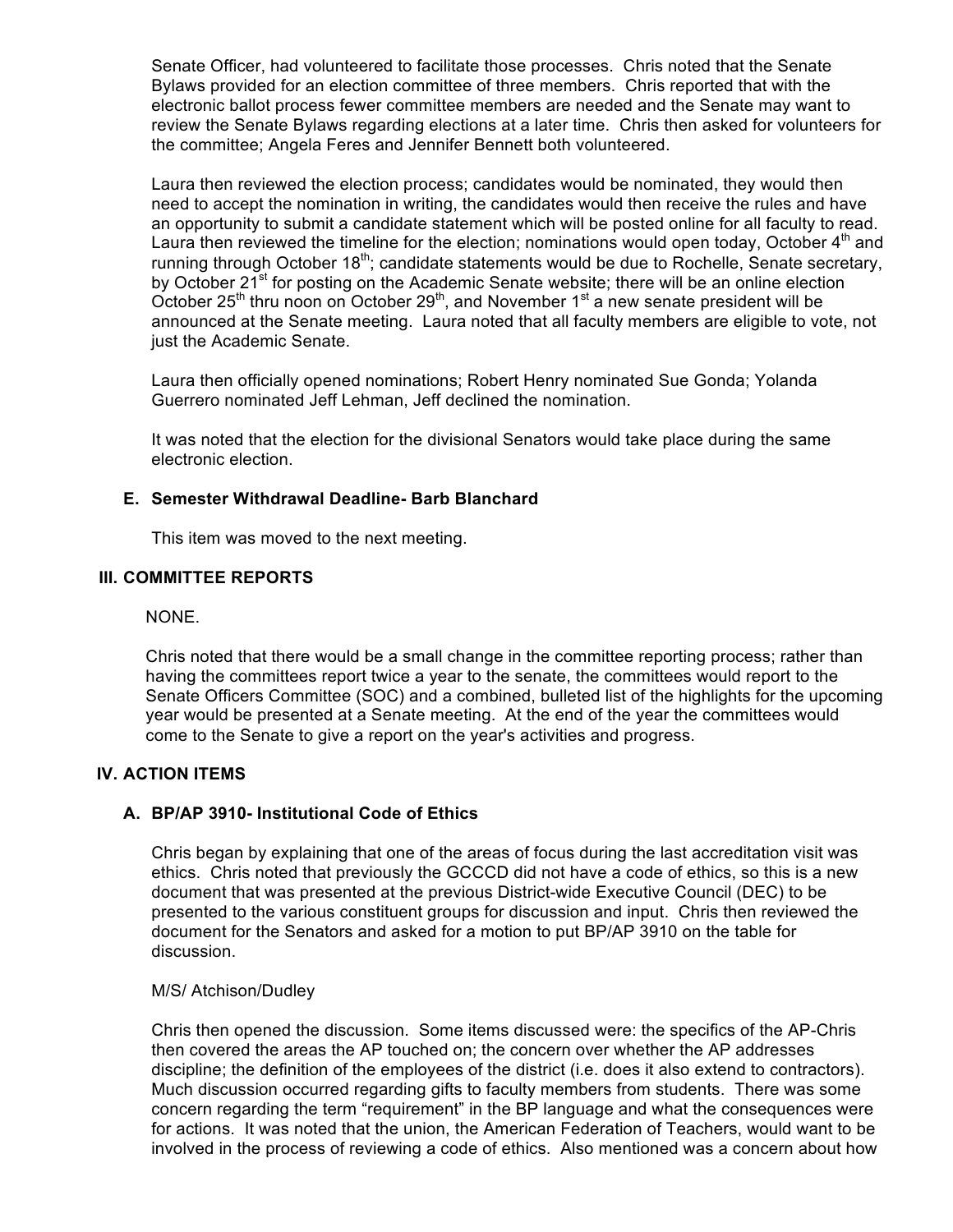this code of ethics would apply to areas of study that require the use of subjects for experimentation. Chris noted that the document would be discussed among all the constituent groups on campus; Academic Senate, CSEA, Classified Senate, the AFT, etc. and all the input would be taken into consideration prior to a final endorsement being made by the groups.

Chris asked the Senators to please take the document back to their departments for discussion and she would carry forward the questions from this meeting.

Chris then asked for a motion to table the document until the next Senate meeting on October 18, 2010.

M/S/U Carmean/Atchison

## **V. INFORMATION ITEMS**

#### **A. GCCCD Legislative Program 2010-2011**

Chris began by explaining that this list is put together on an annual basis by the district so the district can keep track of and be aware of the different legislative items the state is working on, as well as be aware when the district may need to take a stand "for" or "against" an item. Chris noted some suggestions she had received regarding the list, including financial aid reform, the possible removal of transfer issues from the list (SB 1440 addressed this issue), and the addition of prerequisites to the list. Beth Smith noted that these are big picture items regarding legislation that might need to change in order to better service students and aid the job of teaching. It was suggested to add allowing for more full-time positions to the list. Chris requested the Senators take the list to their constituents for review and bring recommendations back to the next meeting for endorsement as additions to the list.

#### **B. Committee Appointments**

Chris asked the Senators to review the list of Committee Appointments as it would return as an action item at the next meeting.

#### **C. Accreditation Faculty Co-Chair Selection Process**

Chris noted that Laura Sim would be covering this information item, and due to Laura needing to leave that she would cover this item first. Laura began by noting that the Senators needed to discuss the process for selecting a Co-Chair for the Accreditation Committee. Laura noted that the selection would take place in the Senate and be by paper ballot. Laura reported that the process for the SLO and Distance Ed coordinator had been done slightly different than in the past and that the Senate officers thought they would like to follow that process for the Accreditation Co-Chair. Laura then reviewed process and the application. She noted that the position would require a 6-semester commitment, some reassigned time would be available, and some of the duties would include: co-chair the accreditation self study steering committee, assist the organization process for the college; and preparation and editing of self-study document. Laura noted interested candidates could contact her for the position description and requirements. Laura then reviewed the suggested questions from the SOC. Laura then asked the Senators to please review the process and the proposed application process and consider it for the next meeting. Laura then reviewed the process timeline; October  $18<sup>th</sup>$  to approve the application and process as well as open nominations; November  $1<sup>st</sup>$  to close nominations, November  $5<sup>th</sup>$  for interested parties to submit application to Laura, November  $8<sup>th</sup>$  for applications to be sent to Senators for review, November  $15<sup>th</sup>$  for vote to take place during Senate meeting. Laura noted that neither the application nor the process was final; today it was presented as an information item and at the next meeting the Senators would have an opportunity to make changes or suggestions. It was clarified that the committee has a faculty co-chair as well as an administrative co-chair; and that the position would need to be filled by a full-time faculty